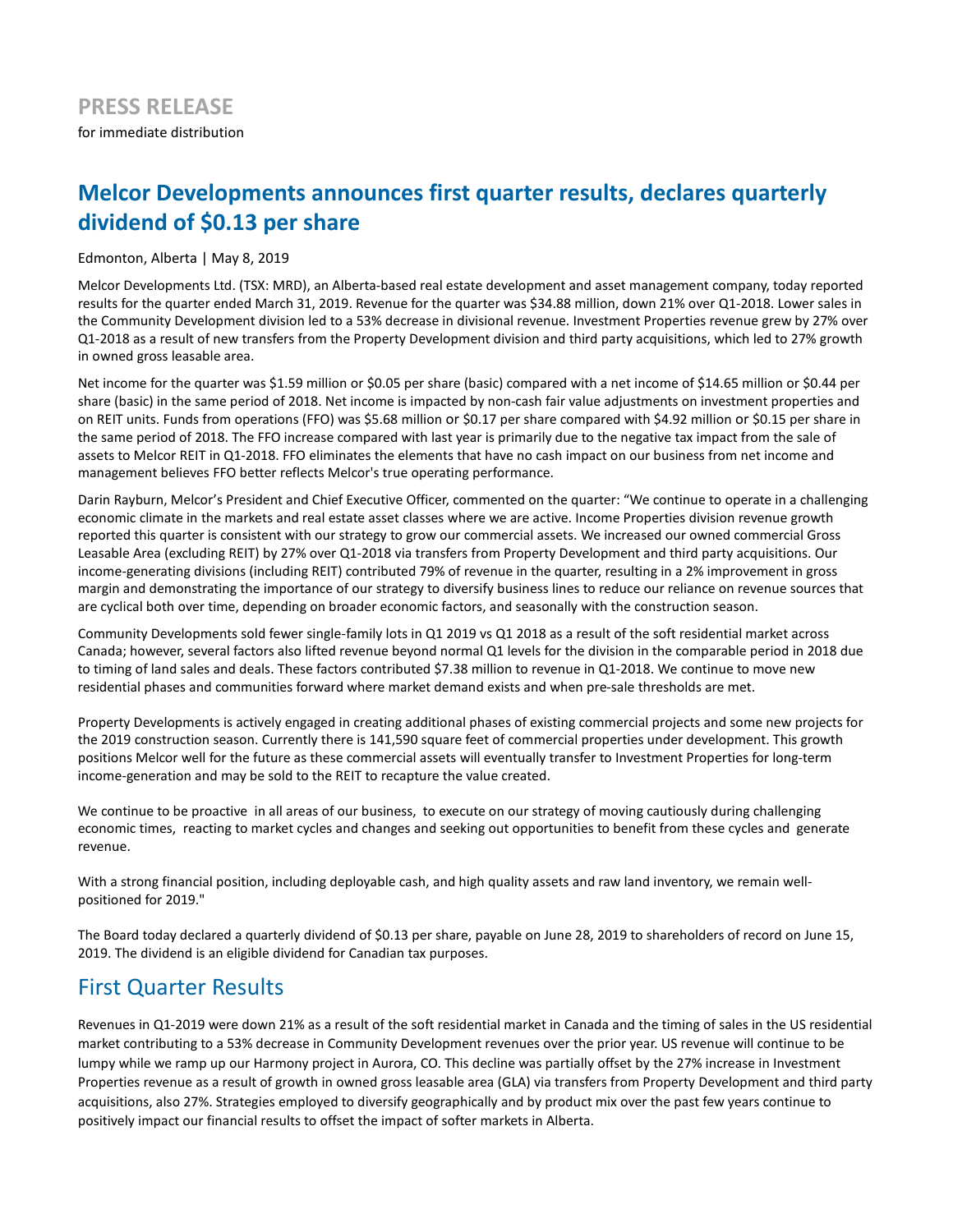Highlights of the first quarter include:

- Our Property Development division is actively engaged in a number of projects as we enter the 2019 construction season. Our Property Development team started 18,471 sf of development during the quarter and currently has 141,590 sf of development planned for the 2019 construction season.
- Investment Properties division revenue grew by 27% due to the 27% increase in owned GLA compared to Q1-2018 as a result of transfers from Property Development and third party acquisitions.
- The REIT continued to produce stable results with consistent occupancy and base rents.
- Net income of \$1.59 million in the quarter was negatively impacted by non-cash fair value losses on investment properties of \$0.02 million and on REIT units of \$1.58 million. These losses are driven by market forces outside of Melcor's control.
- Funds from operations were up 15% to \$5.68 million compared with Q1-2018, primarily due to the negative tax impact of the sale to the REIT in that period. Management believes funds from operations (FFO) is a more accurate reflection of our true operating performance.
- We paid a quarterly dividend of \$0.13 per share on March 29, 2019. The REIT paid distributions of \$0.05625 per trust unit in January, February and March for a quarterly payout ratio of 103%.
- On May 8, 2019 we declared a quarterly dividend of \$0.13 per share, payable on June 28, 2019 to shareholders of record on June 15, 2019. The dividend is an eligible dividend for Canadian tax purposes.

## Selected Highlights

| (\$000s except as noted)       | <b>Three months ended</b> |           |            |
|--------------------------------|---------------------------|-----------|------------|
|                                | 31-Mar-19                 | 31-Mar-18 | Change     |
| Revenue                        | 34,884                    | 44,414    | $(21.5)$ % |
| Gross margin (%) *             | 53.9%                     | 51.7%     | 4.3 %      |
| Net income                     | 1,590                     | 14,647    | $(89.1)\%$ |
| Net margin (%) *               | 4.6%                      | 33.0%     | $(86.1)\%$ |
| Funds from operations *        | 5,677                     | 4,920     | 15.4 %     |
| Per Share Data (\$)            |                           |           |            |
| Basic earnings (loss)          | 0.05                      | 0.44      | $(88.6)$ % |
| Diluted earnings               | 0.05                      | 0.44      | $(88.6)$ % |
| Funds from operations *        | 0.17                      | 0.15      | 13.3 %     |
| As at (\$000s except as noted) | 31-Mar-19                 | 31-Dec-18 | Change     |
| Shareholders' equity           | 1,061,169                 | 1,067,565 | $(0.6)$ %  |
| Total assets                   | 2,016,422                 | 2,023,076 | $(0.3)$ %  |
| Per Share Data (\$)            |                           |           |            |
| Book value *                   | 31.88                     | 32.01     | (0.4)%     |

## **MD&A and Financial Statements**

Information included in this press release is a summary of results. This press release should be read in conjunction with Melcor's consolidated financial statements and management's discussion and analysis for the three months ended March 31, 2019, which can be found on the company's website at www.Melcor.ca or on SEDAR (www.sedar.com).

### **About Melcor Developments Ltd.**

Melcor is a diversified real estate development and asset management company that transforms real estate from raw land through to highquality finished product in both residential and commercial built form. Melcor develops and manages mixed-use residential communities, business and industrial parks, office buildings, retail commercial centres and golf courses. Melcor owns a well diversified portfolio of assets in Alberta, Saskatchewan, British Columbia, Arizona and Colorado.

Melcor has been focused on real estate since 1923. The company has built over 140 communities and commercial projects across Western Canada and today manages 4.15 million sf in commercial real estate assets and 608 residential rental units. Melcor is committed to building communities that enrich quality of life - communities where people live, work, shop and play.